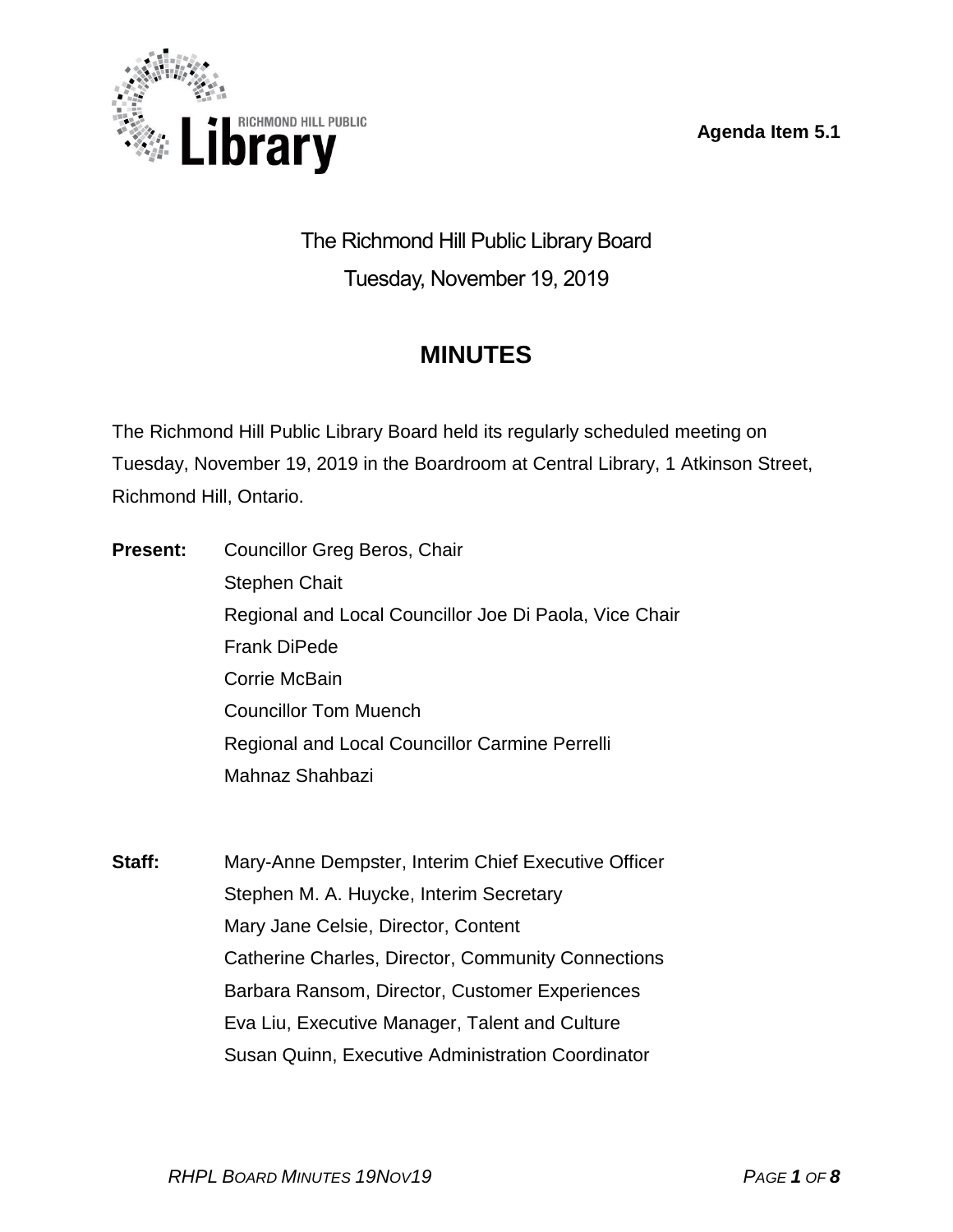#### **1.0 Call to Order**

The Chair called the meeting to order at 7:30 p.m.

#### **2.0 Regrets**

*7:31 p.m. Regional and Local Councillor J. Di Paola arrived to the meeting.*

## **3.0 Adoption of Agenda**

**Motion:**

19:98

#### **Moved By:**

S. Chait

#### **Seconded by:**

Regional and Local Councillor J. Di Paola

**THAT** the Agenda of November 19, 2019 be adopted.

## **CARRIED**

## **4.0 Disclosure of Pecuniary Interest and the General Nature Thereof**

There were no disclosures of pecuniary interest.

#### **5.0 Minutes**

#### **5.1 Library Board Minutes – October 15, 2019**

**Motion:**

19:99

## **Moved By:**

Councillor T. Muench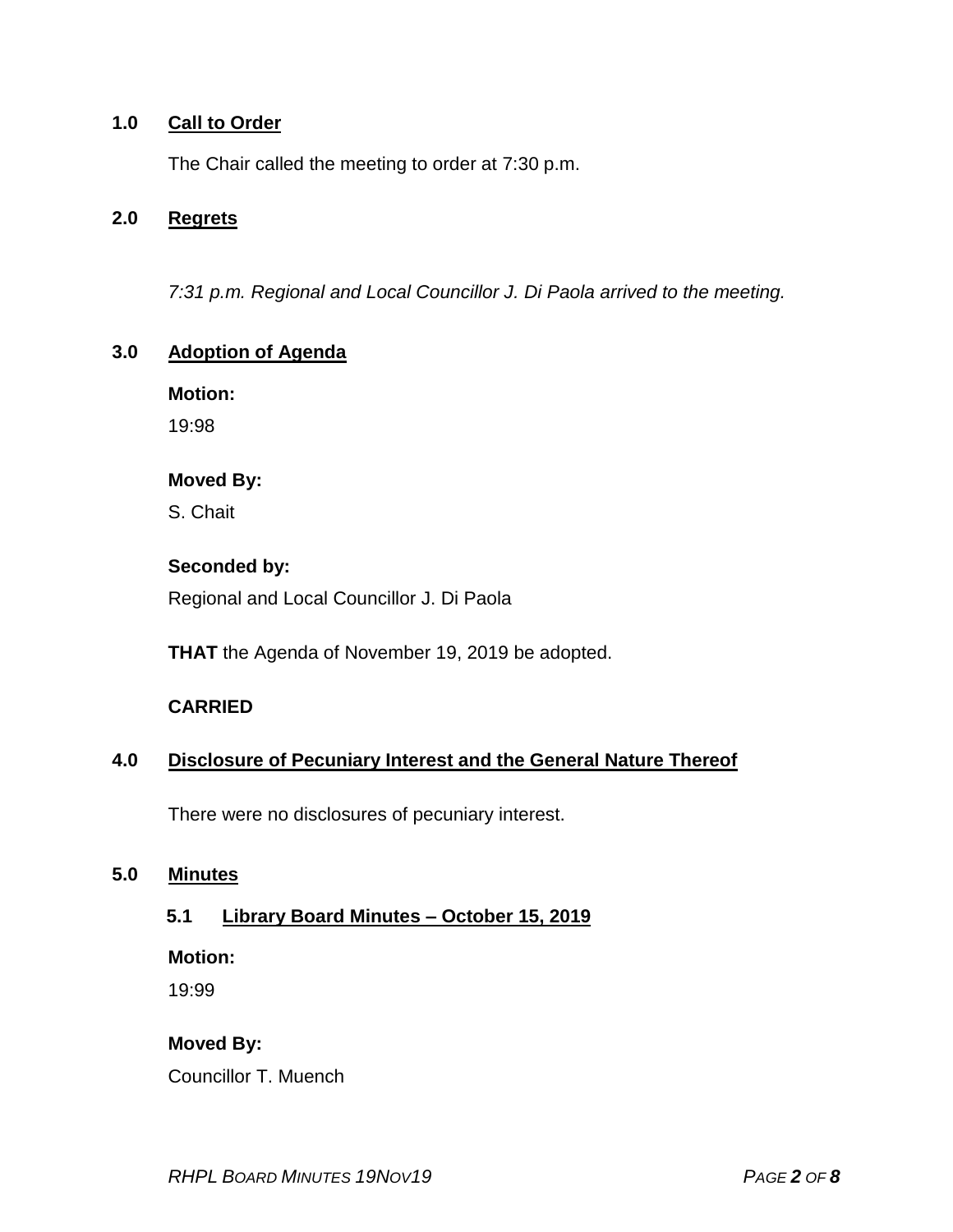#### **Seconded by:**

Regional and Local Councillor C. Perrelli

**THAT** the Minutes of October 15, 2019 be adopted

#### **CARRIED**

## **6.0 Correspondence**

No Correspondence.

*7:33 p.m. C. McBain arrived to the meeting.*

## **6.1 Chief Librarians Report – verbal**

The Interim CEO acknowledged that the new Oak Ridges Library opened on November 12, 2019 and thanked staff for their work over the past few months to get us there;

The 2020 Capital Budget was approved by City Budget Committee of the Whole and would be going to Council on December 18, 2019; and

That the Board should consider cancelling the December 2019 meeting.

## **Motion:**

19:100

## **Moved By:**

Regional and Local Councillor C. Perrelli

#### **Seconded by:**

Regional and Local Councillor J. Di Paola

**THAT** the verbal Chief Librarians Report be received as information

## **CARRIED**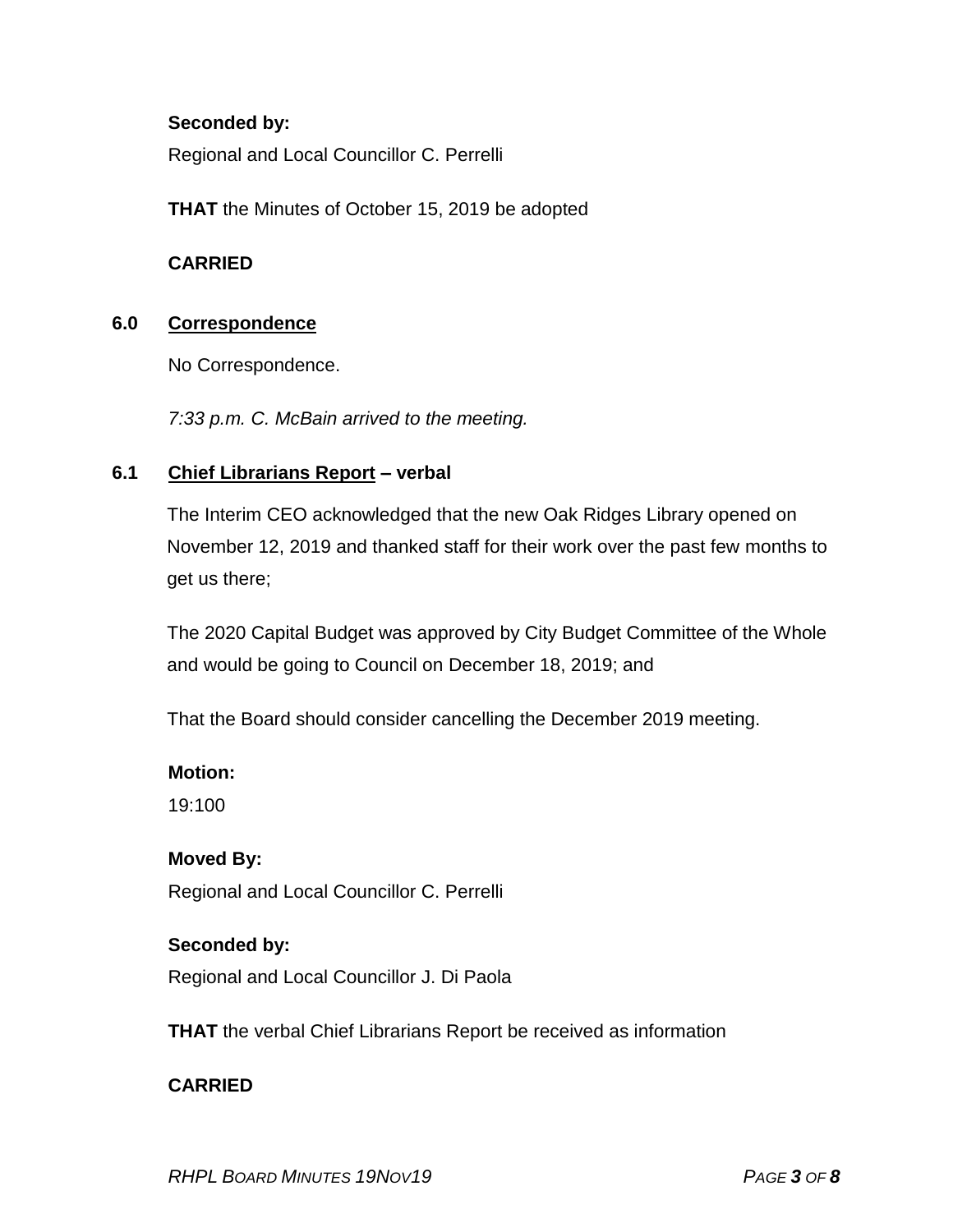## **7.0 Reports**

Accessible documents can be accessed through the [RHPL website > Your](https://www.rhpl.ca/your-library/about-us/library-board)  Library [> About Us > Library](https://www.rhpl.ca/your-library/about-us/library-board) Board

## **7.1 Revised Richmond Hill Public Library Board By-Laws Policy and 2020 Richmond Hill Public Library Board Meeting Dates Report – SRLIB19.36**

A report was issued prior to the meeting and was presented by M. Dempster, Interim CEO.

#### **Motion:**

19:101

#### **Moved By:**

C. McBain

#### **Seconded by:**

S. Chait

**THAT** the Board refer the By-Laws back to staff who are to look at outlying municipalities library by-laws to determine best practices and report back to the Board at the next meeting.

#### **A recorded vote was requested:**

**Yes:** Regional and Local Councillor J. DiPaola, Councillor T. Muench, Regional and Local Councillor C. Perrelli, M. Shahbazi, Councillor G. Beros, S. Chait, F. DiPede, C. McBain

**No:** none

#### **CARRIED**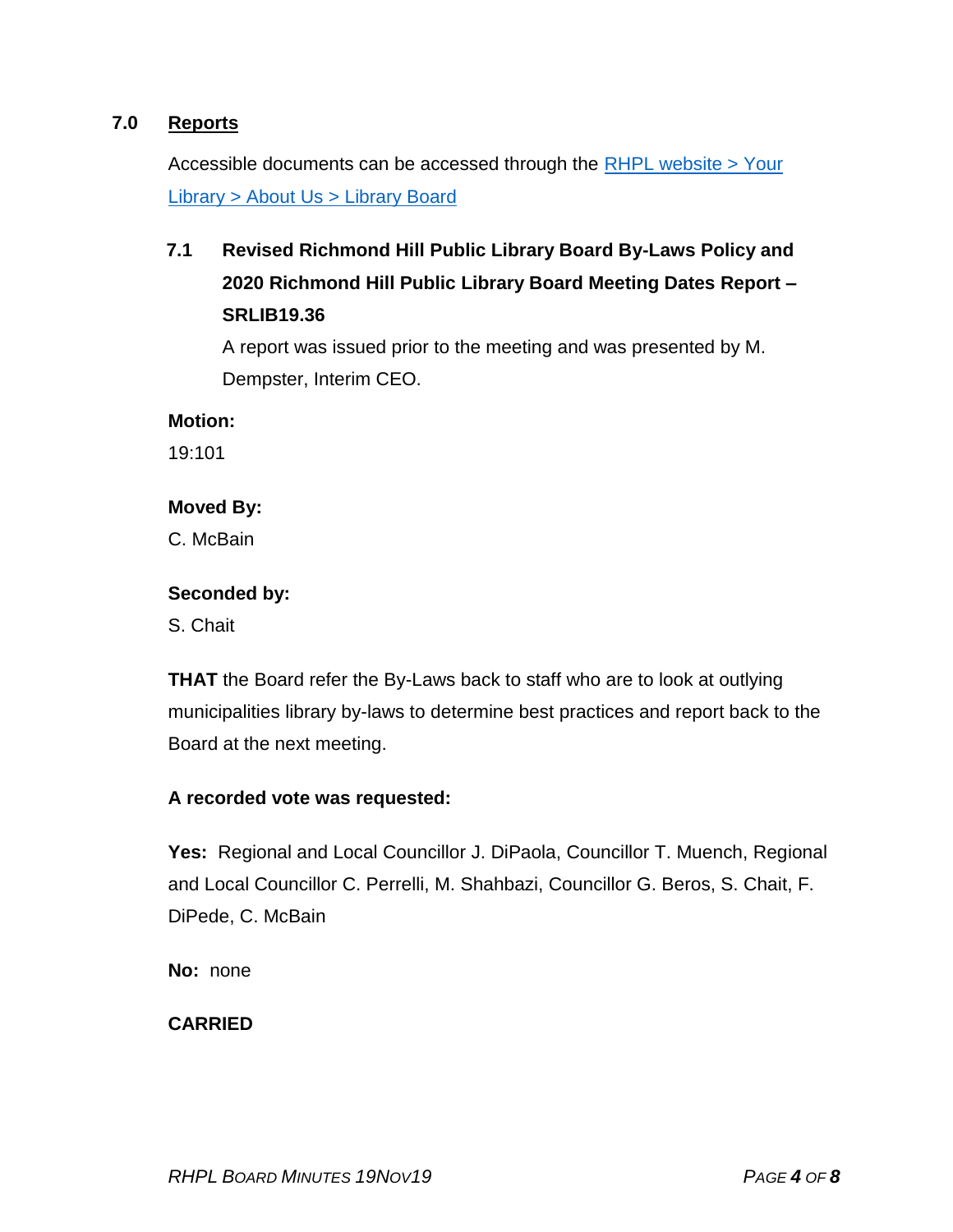## **7.2 2020 Proposed Operating Budget and 2019 Financial Projection – SRLIB19.37**

A report was issued prior to the meeting and was presented by M. Dempster, Interim CEO.

## **Motion:**

19:102

#### **Moved By:**

M. Shahbazi

#### **Seconded by:**

S. Chait

**THAT** the *Richmond Hill Public Library 2020 Proposed Operating Budget,* dated November 19, 2019 be received;

**THAT** the 2019 Financial Projection be received;

**THAT** the Richmond Hill Public Library Board approve the 2020 Proposed Operating Budget and direct the CEO to submit the proposed operating budget to the City; and

**THAT** the Richmond Hill Public Library Board request the City carry forward to 2020 the 2019 surplus anticipated at \$450,000 to address one time operating pressures.

## **A recorded vote was requested:**

**Yes:** S. Chait, Councillor T. Muench, Regional and Local Councillor C. Perrelli, Regional and Local Councillor J. Di Paola, M. Shahbazi, F. DiPede, Councillor G. Beros

**No:** C. McBain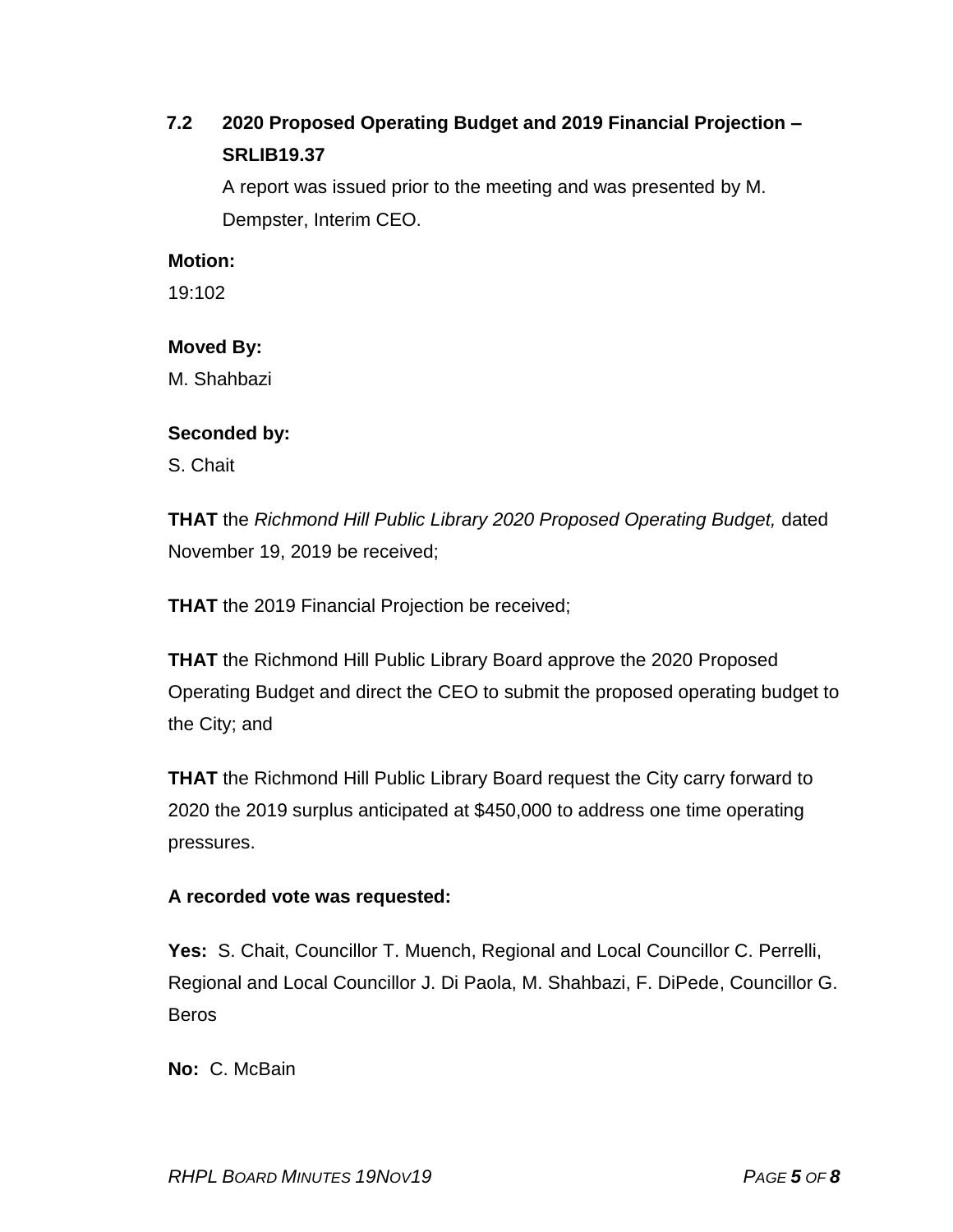## **CARRIED**

**7.3 2020 Transition Plan, Administrative Functions Report – SRLIB19.38** A report was issued prior to the meeting and was presented by M. Dempster, Interim CEO.

#### **Motion:**

19:103

#### **Moved By:**

S. Chait

#### **Seconded by:**

Regional and Local Councillor J. Di Paola

**THAT** the *Transition Plan, Administrative Functions Report*, dated November 19, 2019 be received by the Richmond Hill Public Library Board for information and adoption.

## **A recorded vote was requested:**

**Yes:** Councillor G. Beros, S. Chait, Regional and Local Councillor J. DiPaola, Councillor T. Muench, F. DiPede, Regional and Local Councillor C. Perrelli, M. Shahbazi

**No:** C. McBain

## **CARRIED**

## **8.0 Resolution to Move Into Closed Session to consider matters relating to:**

## **8.1 Labour relations or employee negotiations**

**Motion:**

19:104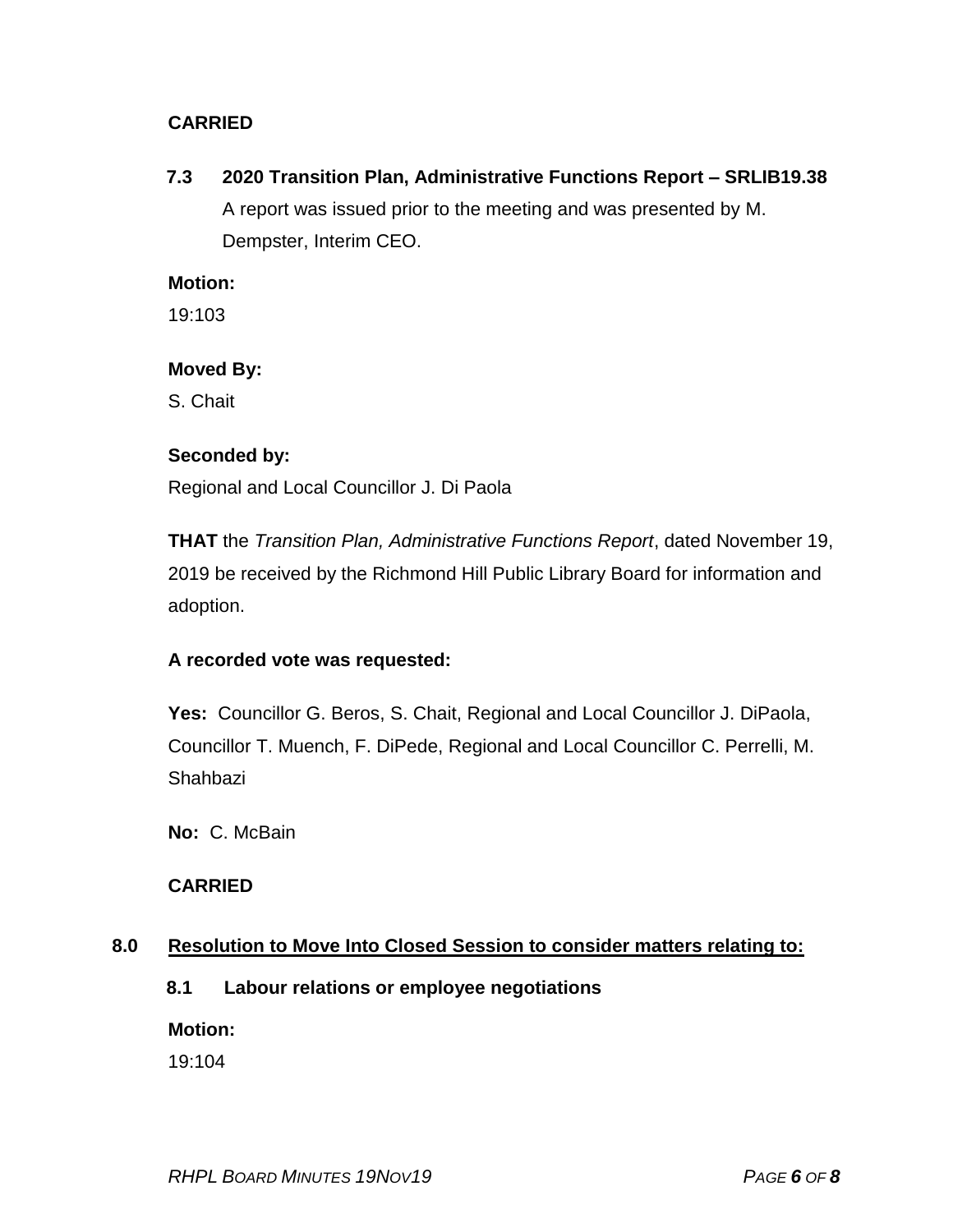#### **Moved By:**

M. Shahbazi

#### **Seconded by:**

C. McBain

**THAT** the Board move into Closed Session to consider matters relating to labour relations or employee negotiations.

## **CARRIED**

At 8:21 p.m. the Board moved into Closed Session.

## **9.0 Resolution to Reconvene in Open Session**

#### **Motion:**

19:105

## **Moved By:**

Regional and Local Councillor C. Perrelli

## **Seconded by:**

S. Chait

That the Board move into Open Session.

## **CARRIED**

At 8:50 p.m. the Board returned to Open Session

## **10.0 Adoption of Recommendations Arising from Closed Session (if any)**

None

## **11.0 New Business**

None